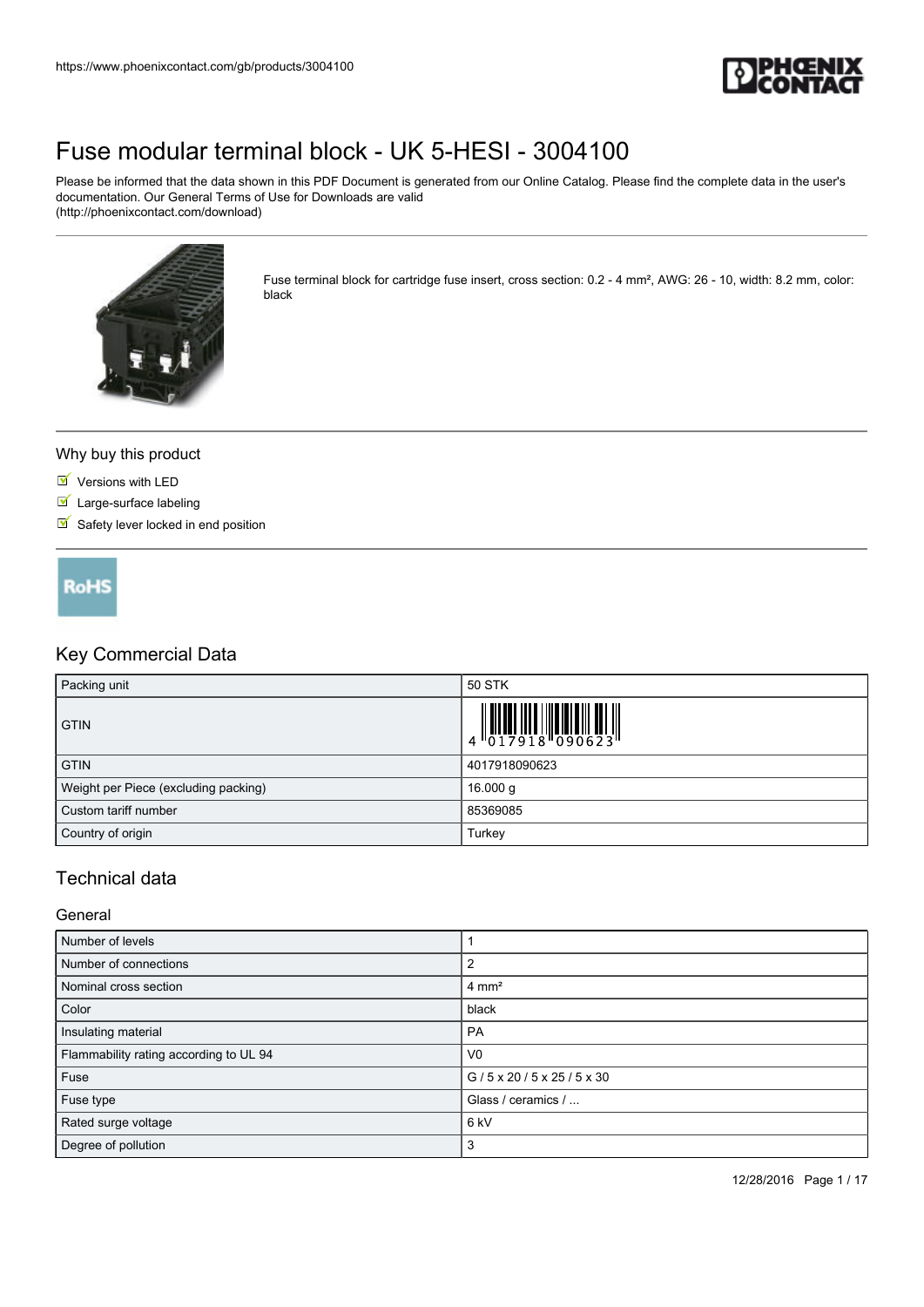

### Technical data

### General

| Overvoltage category                                                          | $\mathbf{III}$                                      |  |
|-------------------------------------------------------------------------------|-----------------------------------------------------|--|
| Insulating material group                                                     |                                                     |  |
| Connection in acc. with standard                                              | IEC 60947-7-3                                       |  |
| Maximum load current                                                          | 6.3 A (the current is determined by the fuse used)  |  |
| Nominal current $I_N$                                                         | 6.3 A                                               |  |
| Nominal voltage U <sub>N</sub>                                                | 500 V (As a fuse terminal block)                    |  |
| Rated operating voltage                                                       | 250 V                                               |  |
| Open side panel                                                               | No                                                  |  |
| Number of positions                                                           | $\mathbf{1}$                                        |  |
| Shock protection test specification                                           | DIN EN 50274 (VDE 0660-514):2002-11                 |  |
| Back of the hand protection                                                   | guaranteed                                          |  |
| Finger protection                                                             | guaranteed                                          |  |
| Oscillation, broadband noise test result                                      | Test passed                                         |  |
| Test specification, oscillation, broadband noise                              | DIN EN 50155 (VDE 0115-200):2008-03                 |  |
| Test spectrum                                                                 | Service life test category 1, class B, body mounted |  |
| Test frequency                                                                | $f_1 = 5$ Hz to $f_2 = 150$ Hz                      |  |
| <b>ASD level</b>                                                              | 1.857 $(m/s^2)^2$ /Hz                               |  |
| Acceleration                                                                  | 0,8g                                                |  |
| Test duration per axis                                                        | 5 <sub>h</sub>                                      |  |
| <b>Test directions</b>                                                        | X-, Y- and Z-axis                                   |  |
| Shock test result                                                             | Test passed                                         |  |
| Test specification, shock test                                                | DIN EN 50155 (VDE 0115-200):2008-03                 |  |
| Shock form                                                                    | Half-sine                                           |  |
| Acceleration                                                                  | 5 g                                                 |  |
| Shock duration                                                                | 30 ms                                               |  |
| Number of shocks per direction                                                | 3                                                   |  |
| <b>Test directions</b>                                                        | X-, Y- and Z-axis (pos. and neg.)                   |  |
| Relative insulation material temperature index (Elec., UL 746 B)              | 130 °C                                              |  |
| Temperature index of insulation material (DIN EN 60216-1 (VDE<br>$0304 - 21)$ | 125 °C                                              |  |
| Static insulating material application in cold                                | -60 $^{\circ}$ C                                    |  |
| Behavior in fire for rail vehicles (DIN 5510-2)                               | Test passed                                         |  |
| Flame test method (DIN EN 60695-11-10)                                        | V <sub>0</sub>                                      |  |
| Oxygen index (DIN EN ISO 4589-2)                                              | >32%                                                |  |
| NF F16-101, NF F10-102 Class I                                                | $\overline{2}$                                      |  |
| NF F16-101, NF F10-102 Class F                                                | $\overline{2}$                                      |  |
| Surface flammability NFPA 130 (ASTM E 162)                                    | passed                                              |  |
| Specific optical density of smoke NFPA 130 (ASTM E 662)                       | passed                                              |  |
| Smoke gas toxicity NFPA 130 (SMP 800C)                                        | passed                                              |  |
| Calorimetric heat release NFPA 130 (ASTM E 1354)                              | 27,5 MJ/kg                                          |  |
| Fire protection for rail vehicles (DIN EN 45545-2) R22                        | HL 1 - HL 3                                         |  |

12/28/2016 Page 2 / 17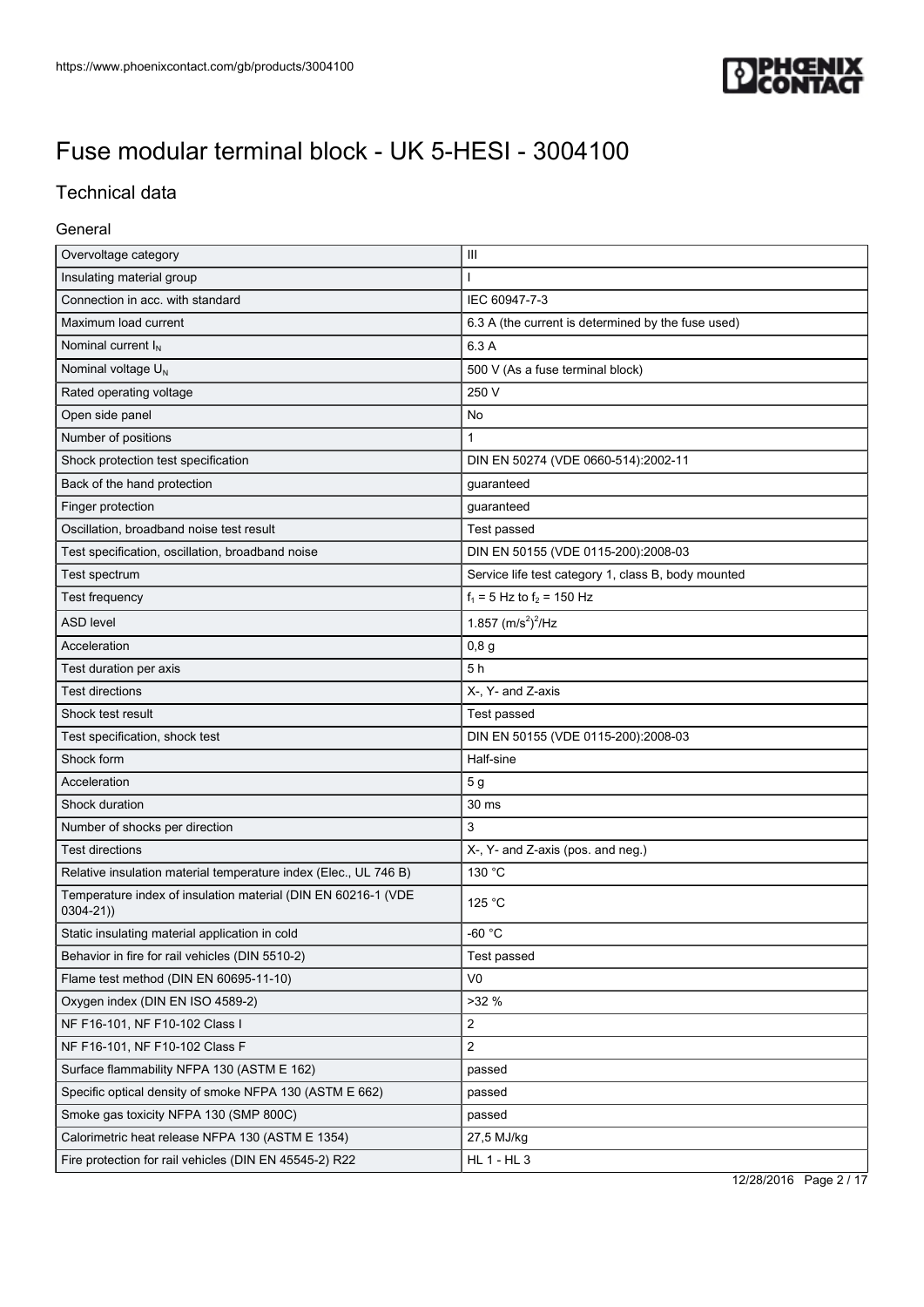

### Technical data

#### General

| Fire protection for rail vehicles (DIN EN 45545-2) R23 | HL 1 - HL 3     |
|--------------------------------------------------------|-----------------|
| Fire protection for rail vehicles (DIN EN 45545-2) R24 | HL 1 - HL 3     |
| Fire protection for rail vehicles (DIN EN 45545-2) R26 | $HL$ 1 - $HL$ 3 |

#### Dimensions

| Width            | $\sqrt{8.2 \text{ mm}}$ |
|------------------|-------------------------|
| Length           | 72.5 mm                 |
| Height NS 35/7,5 | 56.5 mm                 |
| Height NS 35/15  | 64 mm                   |
| Height NS 32     | 61.5 mm                 |

### Connection data

| Conductor cross section solid min.                                                         | $0.2$ mm <sup>2</sup>  |  |
|--------------------------------------------------------------------------------------------|------------------------|--|
| Conductor cross section solid max.                                                         | $4 \text{ mm}^2$       |  |
| Conductor cross section flexible min.                                                      | $0.2$ mm <sup>2</sup>  |  |
| Conductor cross section flexible max.                                                      | $4 \text{ mm}^2$       |  |
| Conductor cross section AWG min.                                                           | 24                     |  |
| Conductor cross section AWG max.                                                           | 12                     |  |
| Conductor cross section flexible, with ferrule without plastic sleeve min.                 | $0.25$ mm <sup>2</sup> |  |
| Conductor cross section flexible, with ferrule without plastic sleeve max.                 | $4 \text{ mm}^2$       |  |
| Conductor cross section flexible, with ferrule with plastic sleeve min.                    | $0.25$ mm <sup>2</sup> |  |
| Conductor cross section flexible, with ferrule with plastic sleeve max.                    | $4 \text{ mm}^2$       |  |
| Cross section with insertion bridge, solid max.                                            | $4 \text{ mm}^2$       |  |
| Cross section with insertion bridge, stranded max.                                         | $4 \text{ mm}^2$       |  |
| 2 conductors with same cross section, solid min.                                           | $0.2$ mm <sup>2</sup>  |  |
| 2 conductors with same cross section, solid max.                                           | $1.5$ mm <sup>2</sup>  |  |
| 2 conductors with same cross section, stranded min.                                        | $0.2$ mm <sup>2</sup>  |  |
| 2 conductors with same cross section, stranded max.                                        | $1.5$ mm <sup>2</sup>  |  |
| 2 conductors with same cross section, stranded, ferrules without plastic<br>sleeve, min.   | $0.25$ mm <sup>2</sup> |  |
| 2 conductors with same cross section, stranded, ferrules without plastic<br>sleeve, max.   | $1.5$ mm <sup>2</sup>  |  |
| 2 conductors with same cross section, stranded, TWIN ferrules with<br>plastic sleeve, min. | $0.5$ mm <sup>2</sup>  |  |
| 2 conductors with same cross section, stranded, TWIN ferrules with<br>plastic sleeve, max. | $1.5$ mm <sup>2</sup>  |  |
| Cross section with insertion bridge, solid max.                                            | $4 \text{ mm}^2$       |  |
| Cross section with insertion bridge, stranded max.                                         | $4 \text{ mm}^2$       |  |
| Connection method                                                                          | Screw connection       |  |
| Stripping length                                                                           | 8 mm                   |  |
| Internal cylindrical gage                                                                  | A4                     |  |
| Screw thread                                                                               | M <sub>3</sub>         |  |
| Tightening torque, min                                                                     | $0.5$ Nm               |  |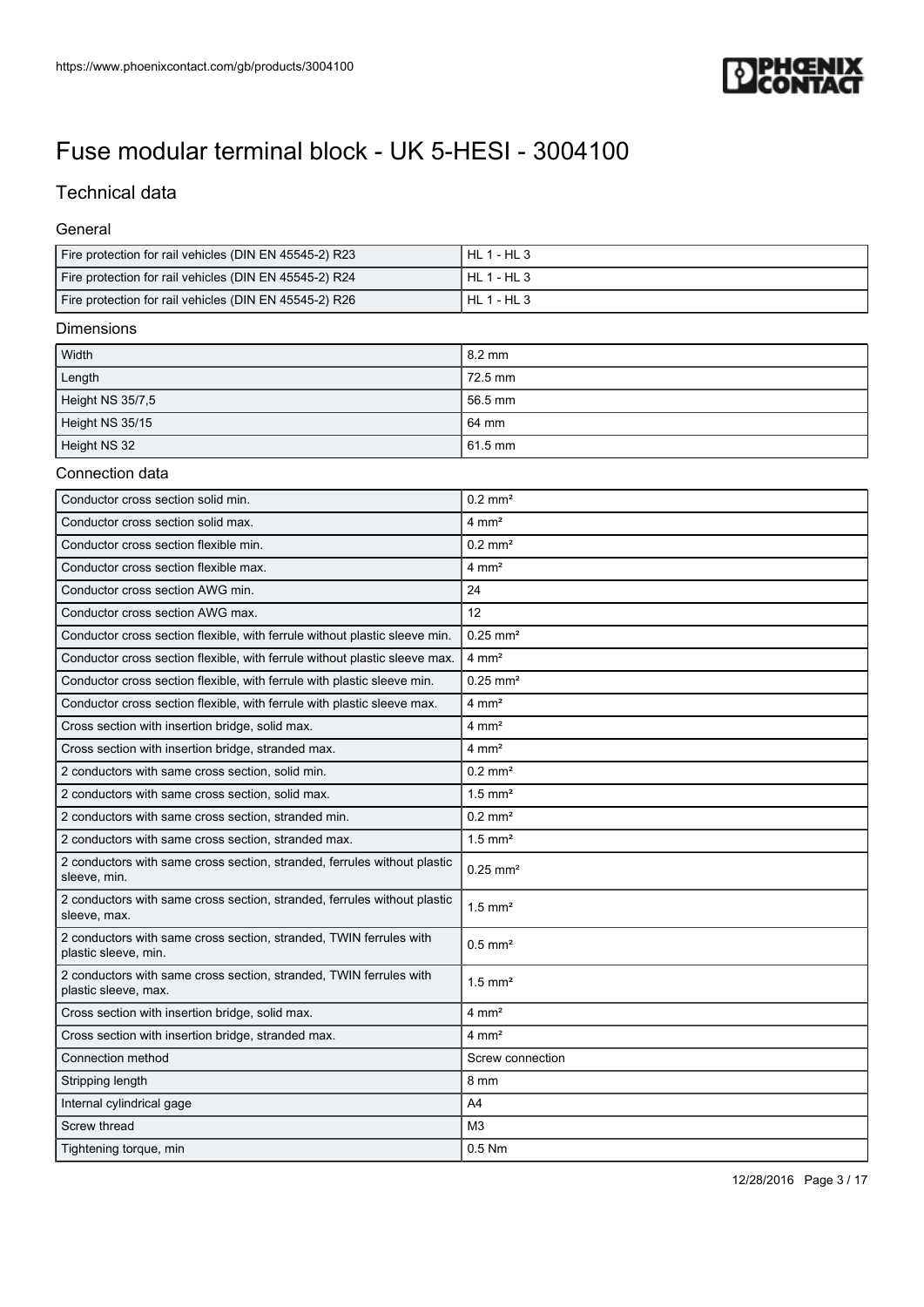

### Technical data

### Connection data

| Tightening torque max                   | $0.8$ Nm                                                                                               |  |
|-----------------------------------------|--------------------------------------------------------------------------------------------------------|--|
| <b>Standards and Regulations</b>        |                                                                                                        |  |
| Connection in acc. with standard        | CSA                                                                                                    |  |
|                                         | IEC 60947-7-3                                                                                          |  |
| Flammability rating according to UL 94  | V <sub>0</sub>                                                                                         |  |
| <b>Environmental Product Compliance</b> |                                                                                                        |  |
| China RoHS                              | Environmentally Friendly Use Period = 50                                                               |  |
|                                         | For details about hazardous substances go to tab "Downloads",<br>Category "Manufacturer's declaration" |  |

### Drawings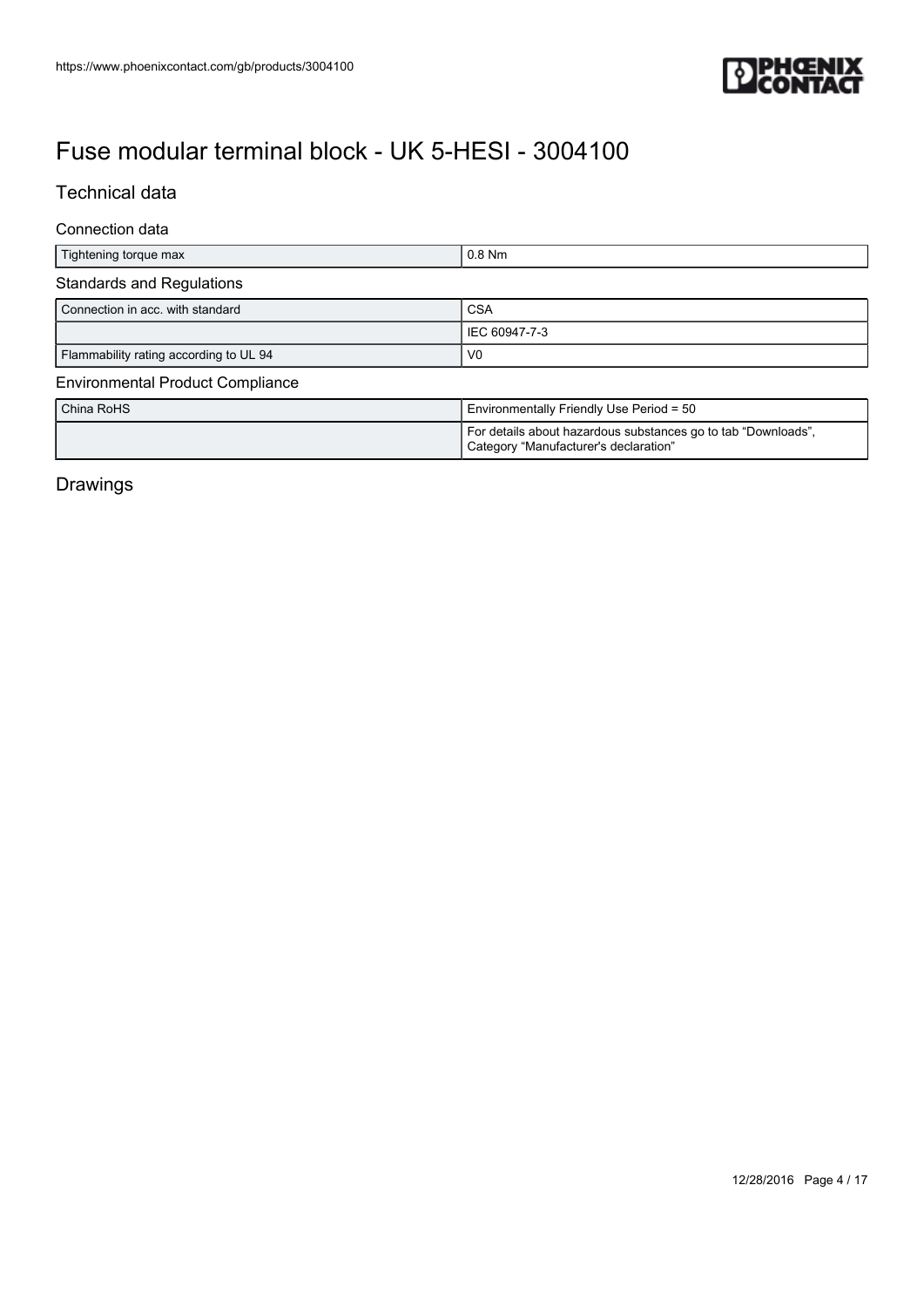



 $\sim$  $\sim$ 

### Circuit diagram



1 = insertion bridge

 $2 = fixed bridge$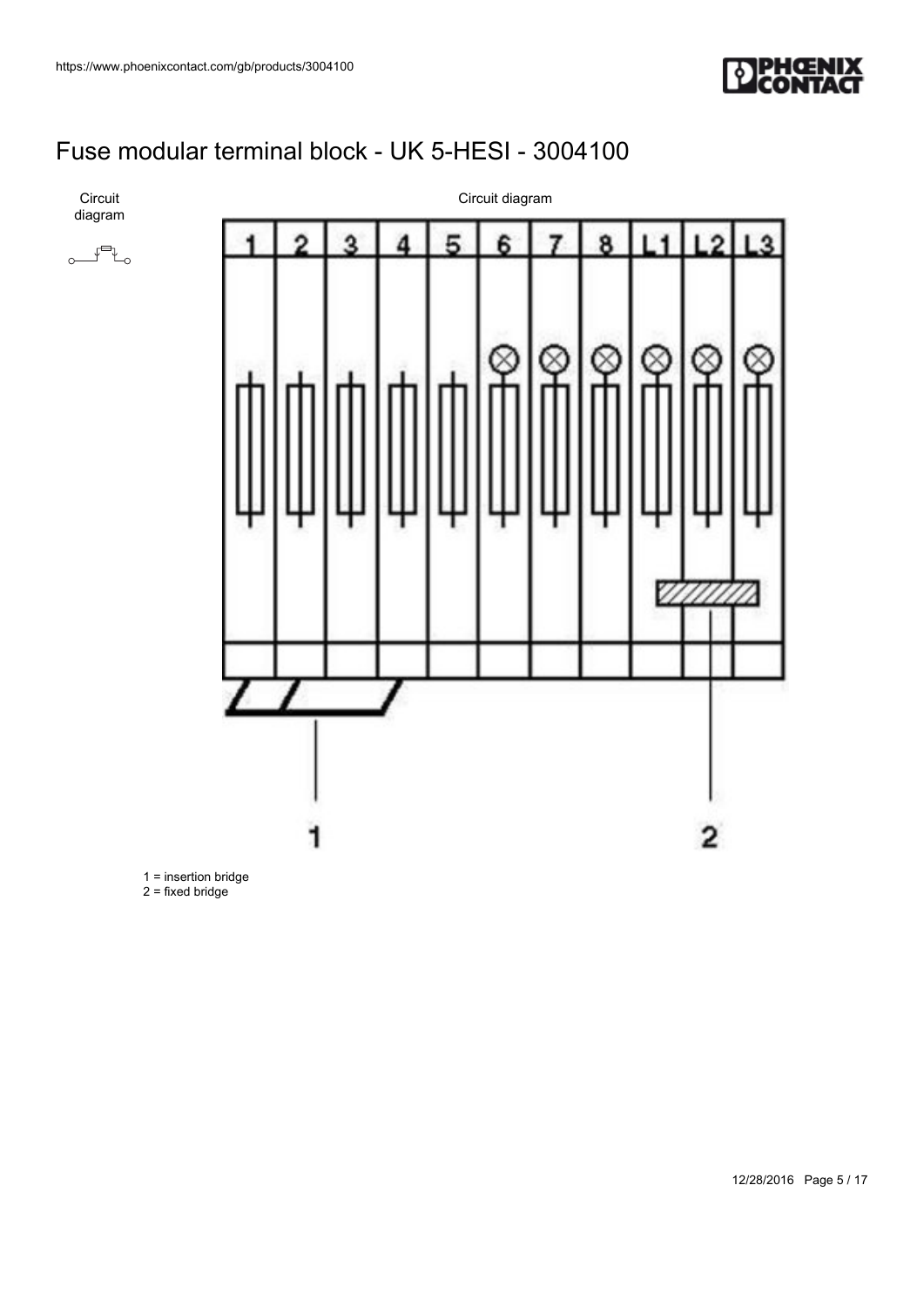



Fuse terminal blocks in interconnected arrangement, block consisting of 5 fuse terminal blocks



Application drawing

Fuse terminal block in single arrangement,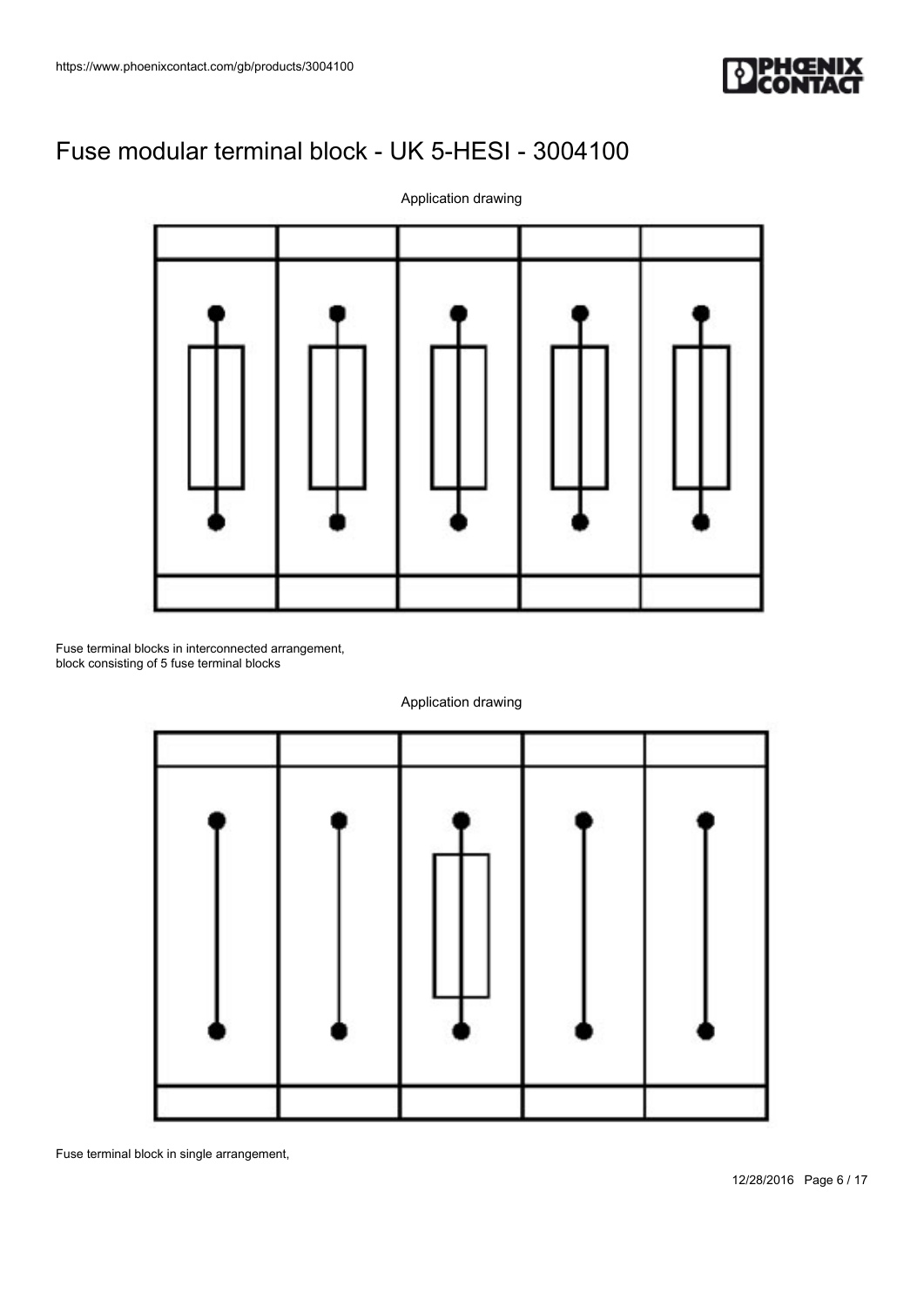

block consisting of one fuse terminal block and 4 feed-through terminal blocks

### **Classifications**

### eCl@ss

| eCl@ss 4.0 | 27141116 |
|------------|----------|
| eCl@ss 4.1 | 27141116 |
| eCl@ss 5.0 | 27141116 |
| eCl@ss 5.1 | 27141116 |
| eCl@ss 6.0 | 27141116 |
| eCl@ss 7.0 | 27141116 |
| eCl@ss 8.0 | 27141116 |
| eCl@ss 9.0 | 27141116 |

#### ETIM

| <b>ETIM 2.0</b> | EC000897 |
|-----------------|----------|
| <b>ETIM 3.0</b> | EC000899 |
| <b>ETIM 4.0</b> | EC000899 |
| <b>ETIM 5.0</b> | EC000899 |
| ETIM 6.0        | EC000899 |

### UNSPSC

| UNSPSC 6.01          | 30211811 |
|----------------------|----------|
| <b>UNSPSC 7.0901</b> | 39121410 |
| <b>UNSPSC 11</b>     | 39121410 |
| UNSPSC 12.01         | 39121410 |
| UNSPSC 13.2          | 39121410 |

### Approvals

Approvals

#### Approvals

CSA / UL Recognized / BV / RS / PRS / cUL Recognized / DNV GL / cULus Recognized

#### Ex Approvals

#### Approval details

| <b>CSA</b>                 | <b>J</b> | http://www.csagroup.org/services/testing-<br>and-certification/certified-product-listing/ | 13631 |  |
|----------------------------|----------|-------------------------------------------------------------------------------------------|-------|--|
|                            | в        |                                                                                           | ◡     |  |
| Im <sup>2</sup> /AWG/kcmil | $28-10$  |                                                                                           | 28-10 |  |

12/28/2016 Page 7 / 17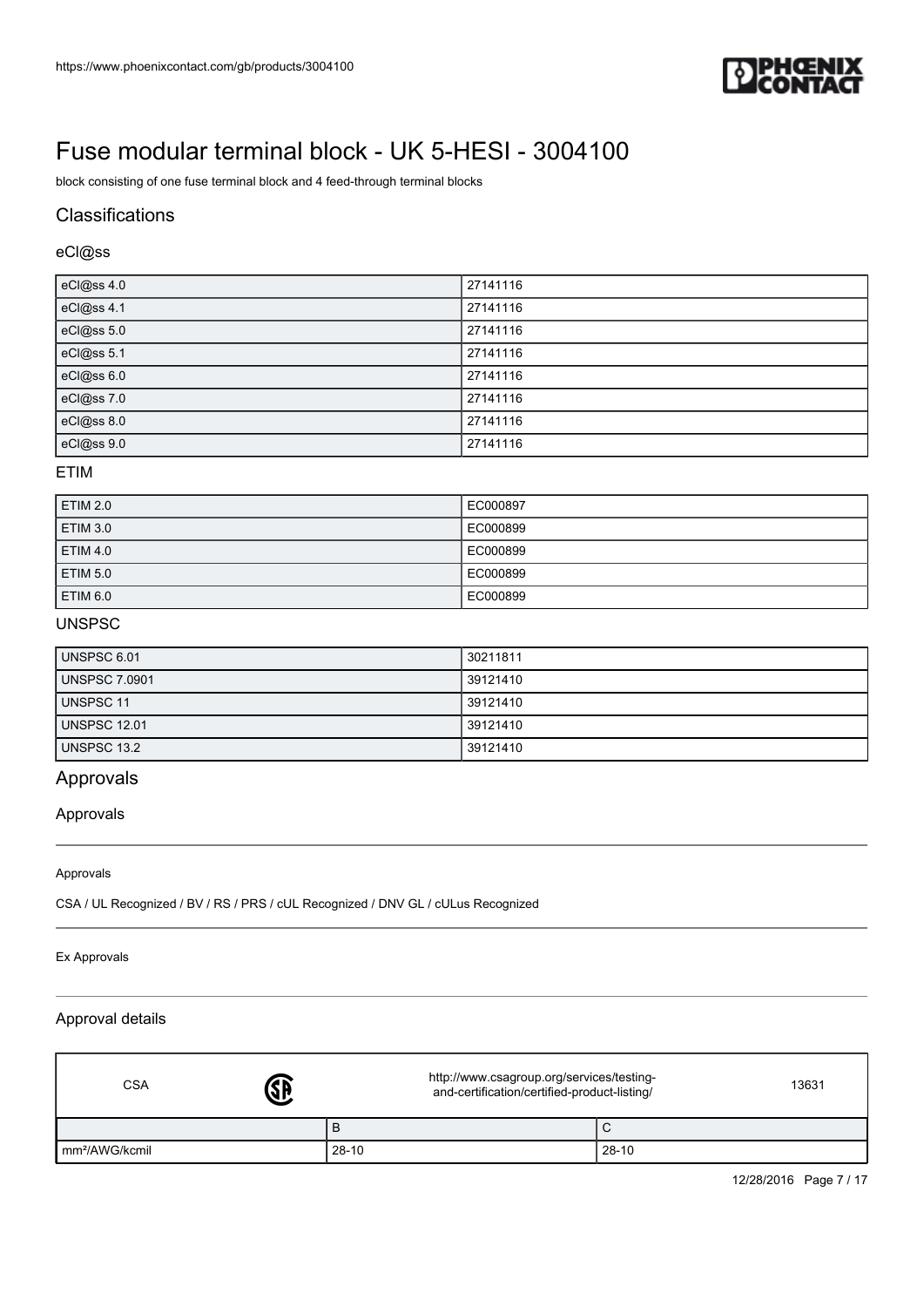

### Approvals

|                    | D     | ∼     |
|--------------------|-------|-------|
| Nominal current IN | 6.3 A | 6.3A  |
| Nominal voltage UN | 600 V | 600 V |

| UL Recognized              |                  | http://database.ul.com/cgi-bin/XYV/template/LISEXT/1FRAME/index.htm                                         | <b>FILE E 60425</b> |
|----------------------------|------------------|-------------------------------------------------------------------------------------------------------------|---------------------|
|                            |                  | $\mathsf C$                                                                                                 |                     |
| mm <sup>2</sup> /AWG/kcmil |                  | $26-10$                                                                                                     |                     |
| Nominal current IN         |                  | 12A                                                                                                         |                     |
| Nominal voltage UN         |                  | 600 V                                                                                                       |                     |
| <b>BV</b>                  | BUREAU<br>VERTAS | http://www.veristar.com/portal/veristarinfo/generalinfo/<br>approved/approvedProducts/equipmentAndMaterials | 05401/D0 BV         |
| <b>RS</b>                  |                  | http://www.rs-head.spb.ru/en/index.php                                                                      | 10.04059.250        |
| <b>PRS</b>                 |                  | http://www.prs.pl/                                                                                          | TE/1825/880590/09   |
| cUL Recognized             |                  | http://database.ul.com/cgi-bin/XYV/template/LISEXT/1FRAME/index.htm                                         | FILE E 60425        |
|                            |                  | $\mathsf C$                                                                                                 |                     |
| mm <sup>2</sup> /AWG/kcmil |                  | $26-10$                                                                                                     |                     |
| Nominal current IN         |                  | 12A                                                                                                         |                     |
| Nominal voltage UN         |                  | 600 V                                                                                                       |                     |
| <b>DNV GL</b>              |                  | https://www.dnvgl.com/                                                                                      | <b>TAE00001ER</b>   |



cULus Recognized <http://database.ul.com/cgi-bin/XYV/template/LISEXT/1FRAME/index.htm>

### Accessories

Accessories

Bridge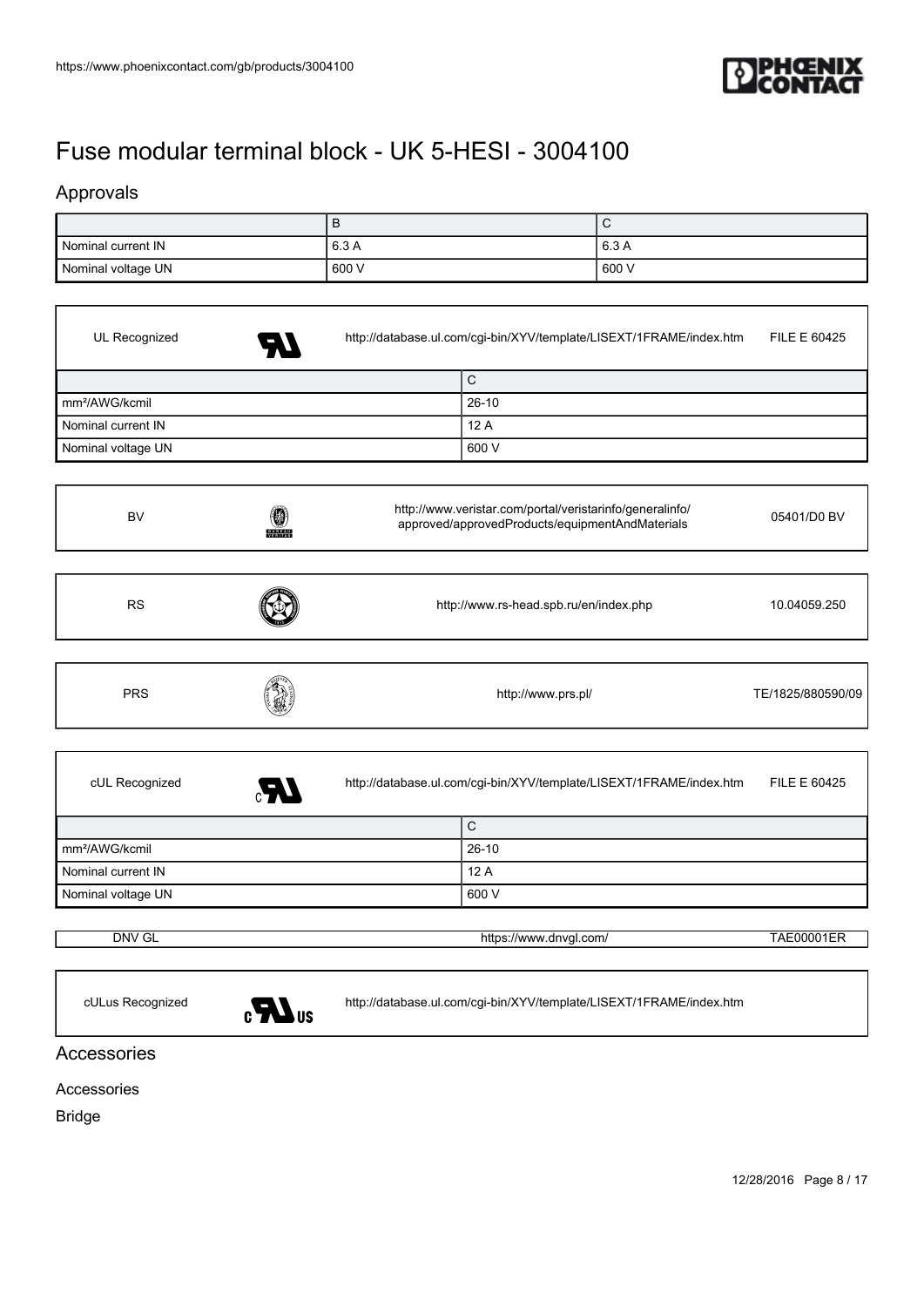

### Accessories

[Connection pin - VS - 3004207](https://www.phoenixcontact.com/gb/products/3004207)



Connection pin, Length: 1000 mm, Color: gray

DIN rail

[DIN rail perforated - NS 32 PERF 2000MM - 1201002](https://www.phoenixcontact.com/gb/products/1201002)



G-profile DIN rail, material: Steel, perforated, height 15 mm, width 32 mm, length 2 m

[DIN rail, unperforated - NS 32 UNPERF 2000MM - 1201015](https://www.phoenixcontact.com/gb/products/1201015)



G-profile DIN rail, material: Steel, unperforated, height 15 mm, width 32 mm, length 2 m

[DIN rail perforated - NS 35/ 7,5 PERF 2000MM - 0801733](https://www.phoenixcontact.com/gb/products/0801733)



DIN rail, material: steel galvanized and passivated with a thick layer, perforated, height 7.5 mm, width 35 mm, length: 2000 mm

[DIN rail, unperforated - NS 35/ 7,5 UNPERF 2000MM - 0801681](https://www.phoenixcontact.com/gb/products/0801681)



DIN rail, material: Steel, unperforated, height 7.5 mm, width 35 mm, length: 2 m

12/28/2016 Page 9 / 17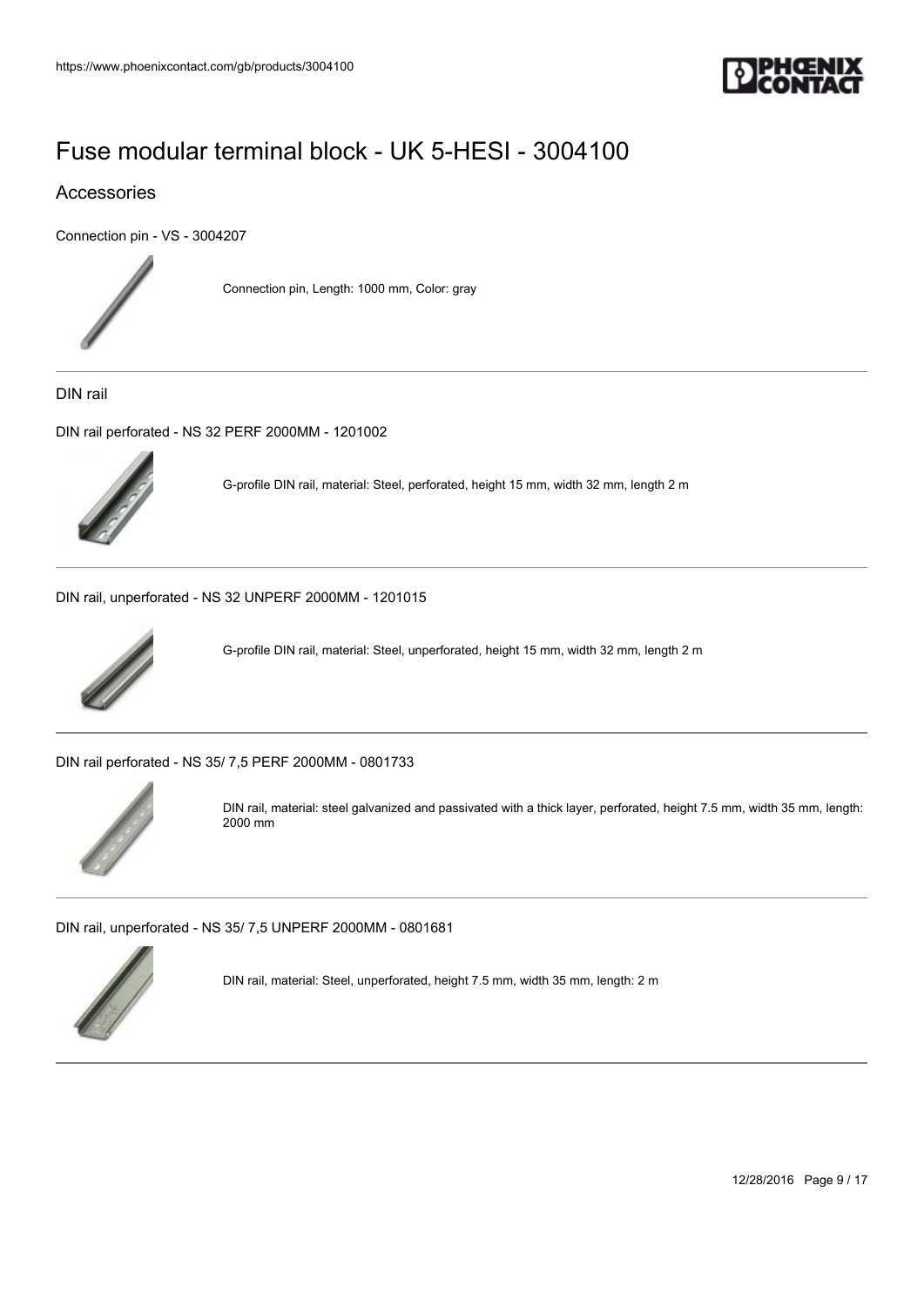

### Accessories

[DIN rail perforated - NS 35/ 7,5 WH PERF 2000MM - 1204119](https://www.phoenixcontact.com/gb/products/1204119)



DIN rail 35 mm (NS 35)

[DIN rail - NS 35/ 7,5 WH UNPERF 2000MM - 1204122](https://www.phoenixcontact.com/gb/products/1204122)



DIN rail 35 mm (NS 35)

[DIN rail, unperforated - NS 35/ 7,5 AL UNPERF 2000MM - 0801704](https://www.phoenixcontact.com/gb/products/0801704)



DIN rail, unperforated, Width: 35 mm, Height: 7.5 mm, Length: 2000 mm, Color: silver

[DIN rail perforated - NS 35/ 7,5 ZN PERF 2000MM - 1206421](https://www.phoenixcontact.com/gb/products/1206421)



DIN rail, material: Galvanized, perforated, height 7.5 mm, width 35 mm, length: 2 m

[DIN rail, unperforated - NS 35/ 7,5 ZN UNPERF 2000MM - 1206434](https://www.phoenixcontact.com/gb/products/1206434)



DIN rail, material: Galvanized, unperforated, height 7.5 mm, width 35 mm, length: 2 m

12/28/2016 Page 10 / 17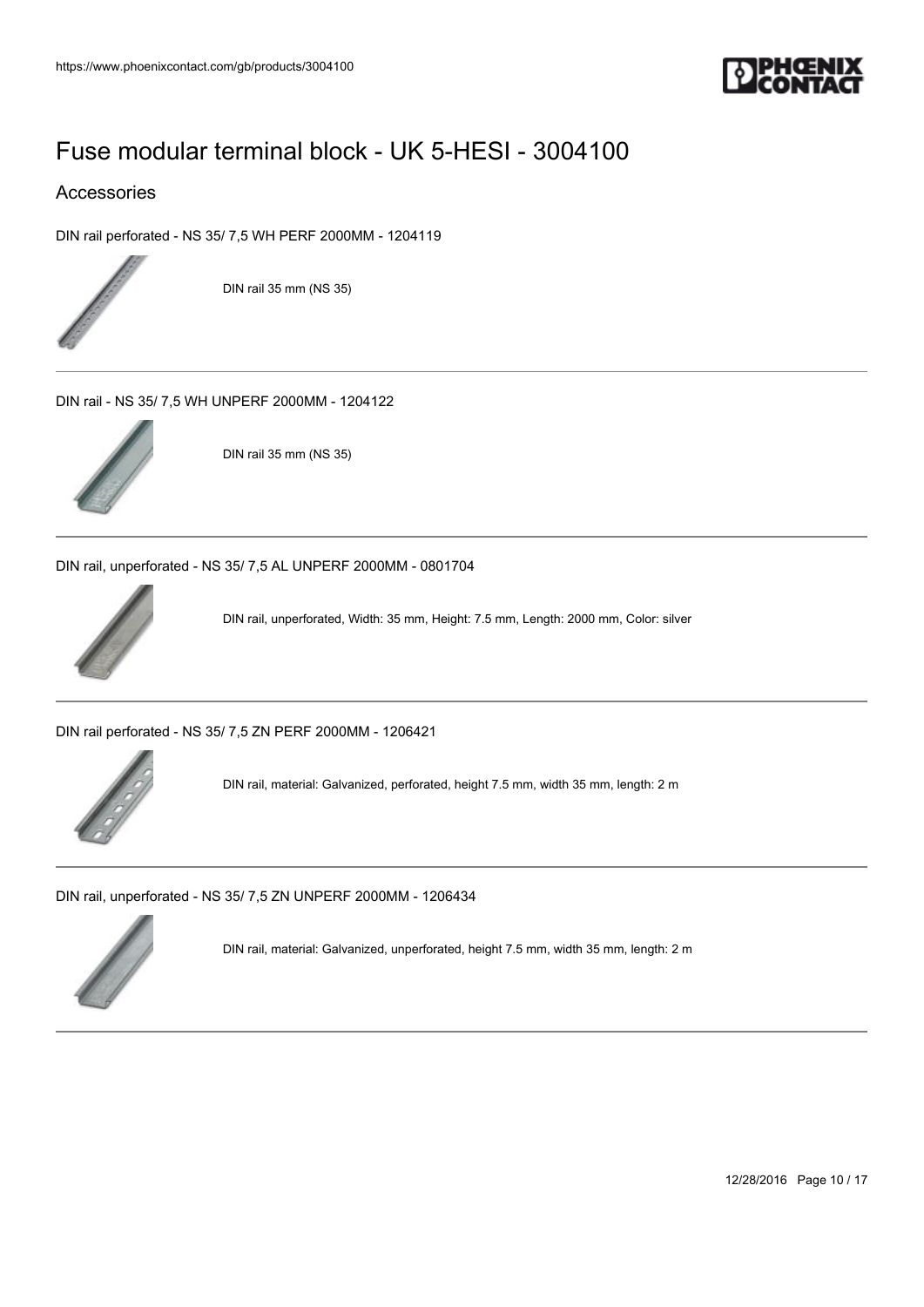

### Accessories

[DIN rail, unperforated - NS 35/ 7,5 CU UNPERF 2000MM - 0801762](https://www.phoenixcontact.com/gb/products/0801762)



DIN rail, material: Copper, unperforated, height 7.5 mm, width 35 mm, length: 2 m

[End cap - NS 35/ 7,5 CAP - 1206560](https://www.phoenixcontact.com/gb/products/1206560)



DIN rail end piece, for DIN rail NS 35/7.5

[DIN rail perforated - NS 35/15 PERF 2000MM - 1201730](https://www.phoenixcontact.com/gb/products/1201730)



DIN rail, material: steel galvanized and passivated with a thick layer, perforated, height 15 mm, width 35 mm, length: 2000 mm

[DIN rail, unperforated - NS 35/15 UNPERF 2000MM - 1201714](https://www.phoenixcontact.com/gb/products/1201714)



DIN rail, material: Steel, unperforated, height 15 mm, width 35 mm, length: 2 m

[DIN rail perforated - NS 35/15 WH PERF 2000MM - 0806602](https://www.phoenixcontact.com/gb/products/0806602)



DIN rail 35 mm (NS 35)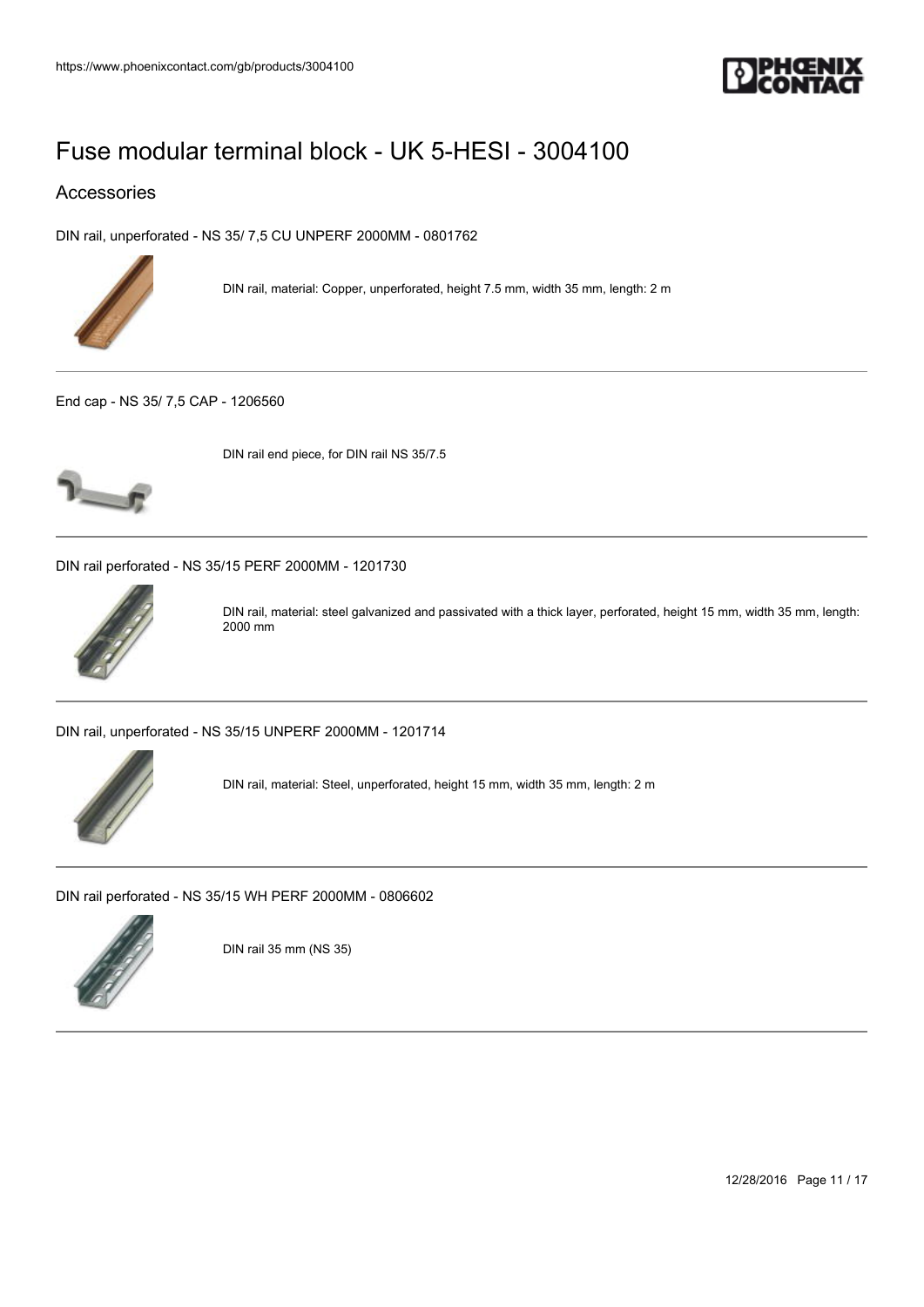

### Accessories

[DIN rail - NS 35/15 WH UNPERF 2000MM - 1204135](https://www.phoenixcontact.com/gb/products/1204135)



DIN rail 35 mm (NS 35)

[DIN rail, unperforated - NS 35/15 AL UNPERF 2000MM - 1201756](https://www.phoenixcontact.com/gb/products/1201756)



DIN rail, deep drawn, high profile, unperforated, 1.5 mm thick, material: aluminum, height 15 mm, width 35 mm, length 2000 mm

[DIN rail perforated - NS 35/15 ZN PERF 2000MM - 1206599](https://www.phoenixcontact.com/gb/products/1206599)



DIN rail, material: Galvanized, perforated, height 15 mm, width 35 mm, length: 2 m

[DIN rail, unperforated - NS 35/15 ZN UNPERF 2000MM - 1206586](https://www.phoenixcontact.com/gb/products/1206586)



DIN rail, material: Galvanized, unperforated, height 15 mm, width 35 mm, length: 2 m

[DIN rail, unperforated - NS 35/15 CU UNPERF 2000MM - 1201895](https://www.phoenixcontact.com/gb/products/1201895)



DIN rail, material: Copper, unperforated, 1.5 mm thick, height 15 mm, width 35 mm, length: 2 m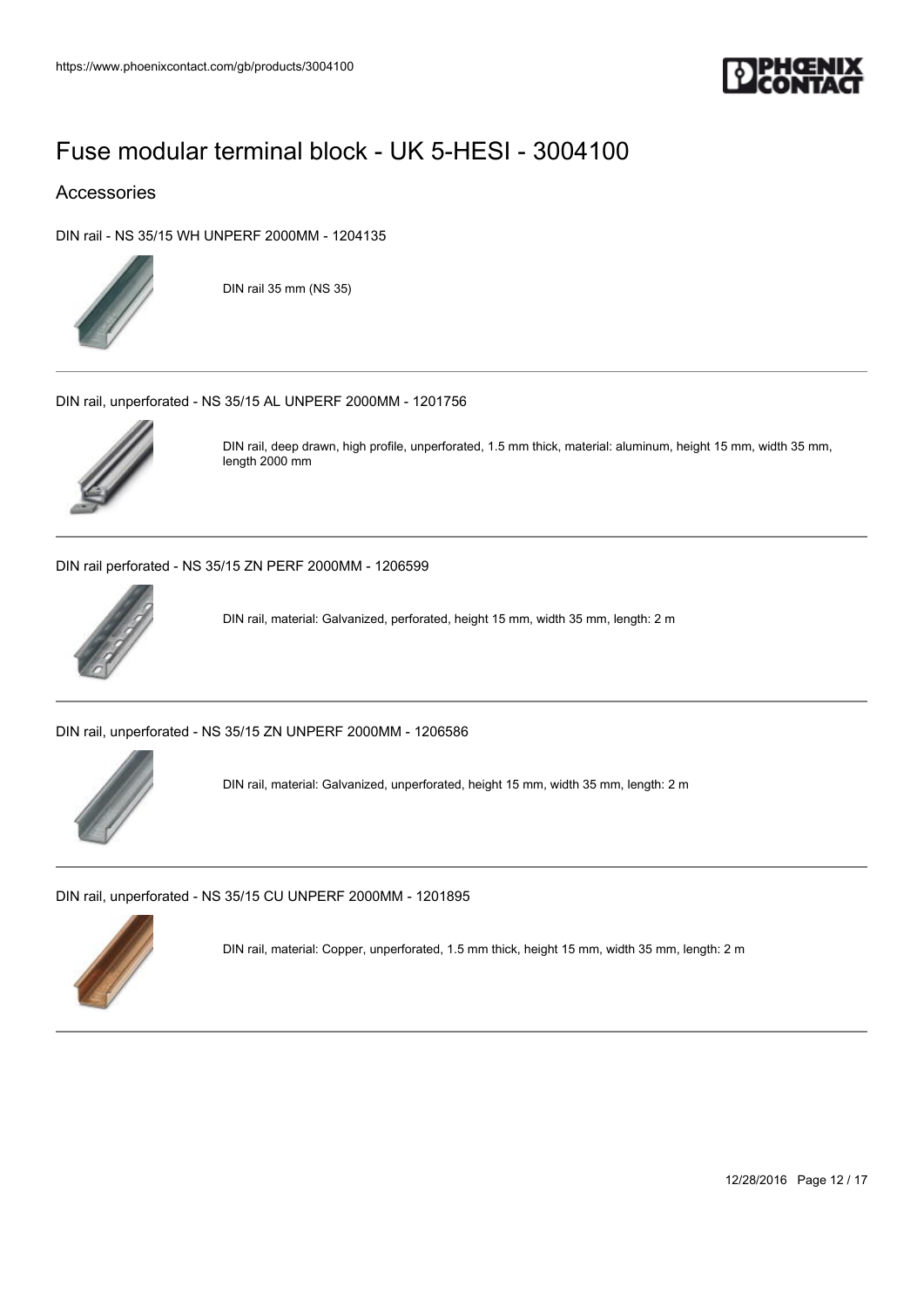

### Accessories

[End cap - NS 35/15 CAP - 1206573](https://www.phoenixcontact.com/gb/products/1206573)



DIN rail end piece, for DIN rail NS 35/15

[DIN rail, unperforated - NS 35/15-2,3 UNPERF 2000MM - 1201798](https://www.phoenixcontact.com/gb/products/1201798)



DIN rail, unperforated, Width: 35 mm, Height: 15 mm, Length: 2000 mm, Color: silver

End block

[End clamp - CLIPFIX 35 - 3022218](https://www.phoenixcontact.com/gb/products/3022218)



Quick mounting end clamp for NS 35/7,5 DIN rail or NS 35/15 DIN rail, with marking option, width: 9.5 mm, color: gray

[End clamp - CLIPFIX 35-5 - 3022276](https://www.phoenixcontact.com/gb/products/3022276)



Quick mounting end clamp for NS 35/7,5 DIN rail or NS 35/15 DIN rail, with marking option, with parking option for FBS...5, FBS...6, KSS 5, KSS 6, width: 5.15 mm, color: gray

[End clamp - E/NS 35 N - 0800886](https://www.phoenixcontact.com/gb/products/0800886)



End clamp, width: 9.5 mm, color: gray

12/28/2016 Page 13 / 17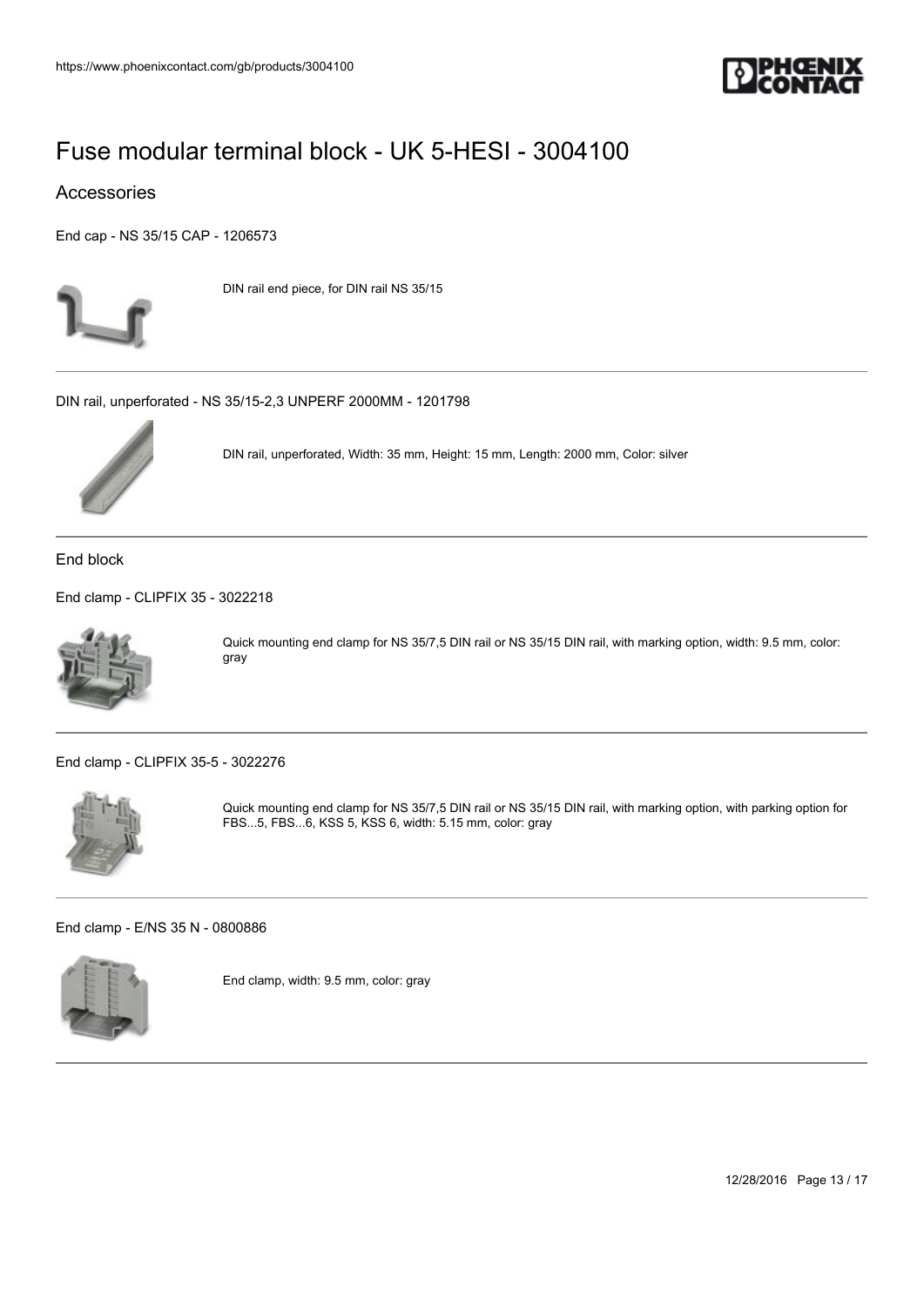

### Accessories

[End clamp - E/UK - 1201442](https://www.phoenixcontact.com/gb/products/1201442)



End clamp, Width: 9.5 mm, Height: 35.3 mm, Length: 50.5 mm, Color: gray

#### [End clamp - E/UK 1 - 1201413](https://www.phoenixcontact.com/gb/products/1201413)



End clamps, for supporting the ends of double-level and three-level terminal blocks, width: 10 mm, color: gray

Insertion bridge

[Insertion bridge - EBS 2- 8 - 3118151](https://www.phoenixcontact.com/gb/products/3118151)



Insertion bridge, Pitch: 8 mm, Number of positions: 2, Color: gray

[Insertion bridge - EBS 3- 8 - 3118148](https://www.phoenixcontact.com/gb/products/3118148)



Insertion bridge, Pitch: 8 mm, Number of positions: 3, Color: gray

[Insertion bridge - EBS 10- 8 - 3118135](https://www.phoenixcontact.com/gb/products/3118135)



Insertion bridge, Pitch: 8 mm, Number of positions: 10, Color: gray

12/28/2016 Page 14 / 17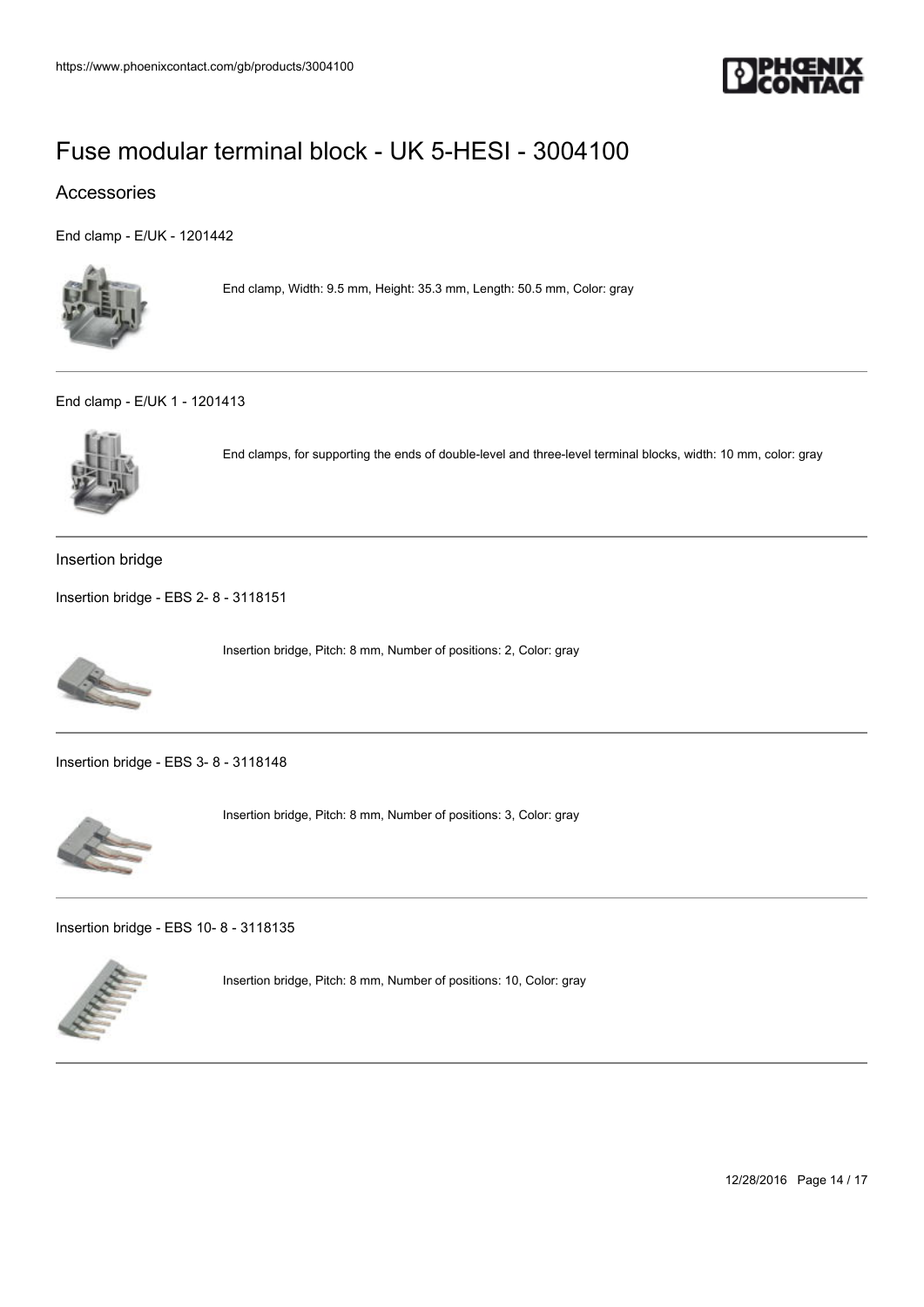

### Accessories

[Insertion bridge - EB 1/3/5/7-8 - 3072340](https://www.phoenixcontact.com/gb/products/3072340)



Insertion bridge, Pitch: 16.4 mm, Length: 24 mm, Width: 55.4 mm, Number of positions: 4, Pin assignment: 1, 3, 5, 7, Color: gray

[Insertion bridge - EB 1/3/5-8 - 3072341](https://www.phoenixcontact.com/gb/products/3072341)



Insertion bridge, Pitch: 16.4 mm, Length: 24 mm, Width: 39 mm, Number of positions: 3, Pin assignment: 1,3,5, Color: gray

Labeled terminal marker

[Zack marker strip - ZB 8 CUS - 0825011](https://www.phoenixcontact.com/gb/products/0825011)



Zack marker strip, can be ordered: Strip, white, labeled according to customer specifications, Mounting type: Snap into tall marker groove, for terminal block width: 8.2 mm, Lettering field: 10.5 x 8.15 mm

[Marker for terminal blocks - UC-TM 8 CUS - 0824597](https://www.phoenixcontact.com/gb/products/0824597)



Marker for terminal blocks, can be ordered: by sheet, white, labeled according to customer specifications, Mounting type: Snap into tall marker groove, for terminal block width: 8.2 mm, Lettering field: 7.6 x 10.5 mm

[Marker for terminal blocks - UCT-TM 8 CUS - 0829616](https://www.phoenixcontact.com/gb/products/0829616)



Marker for terminal blocks, can be ordered: by sheet, white, labeled according to customer specifications, Mounting type: Snap into tall marker groove, for terminal block width: 8.2 mm, Lettering field: 7.6 x 10.5 mm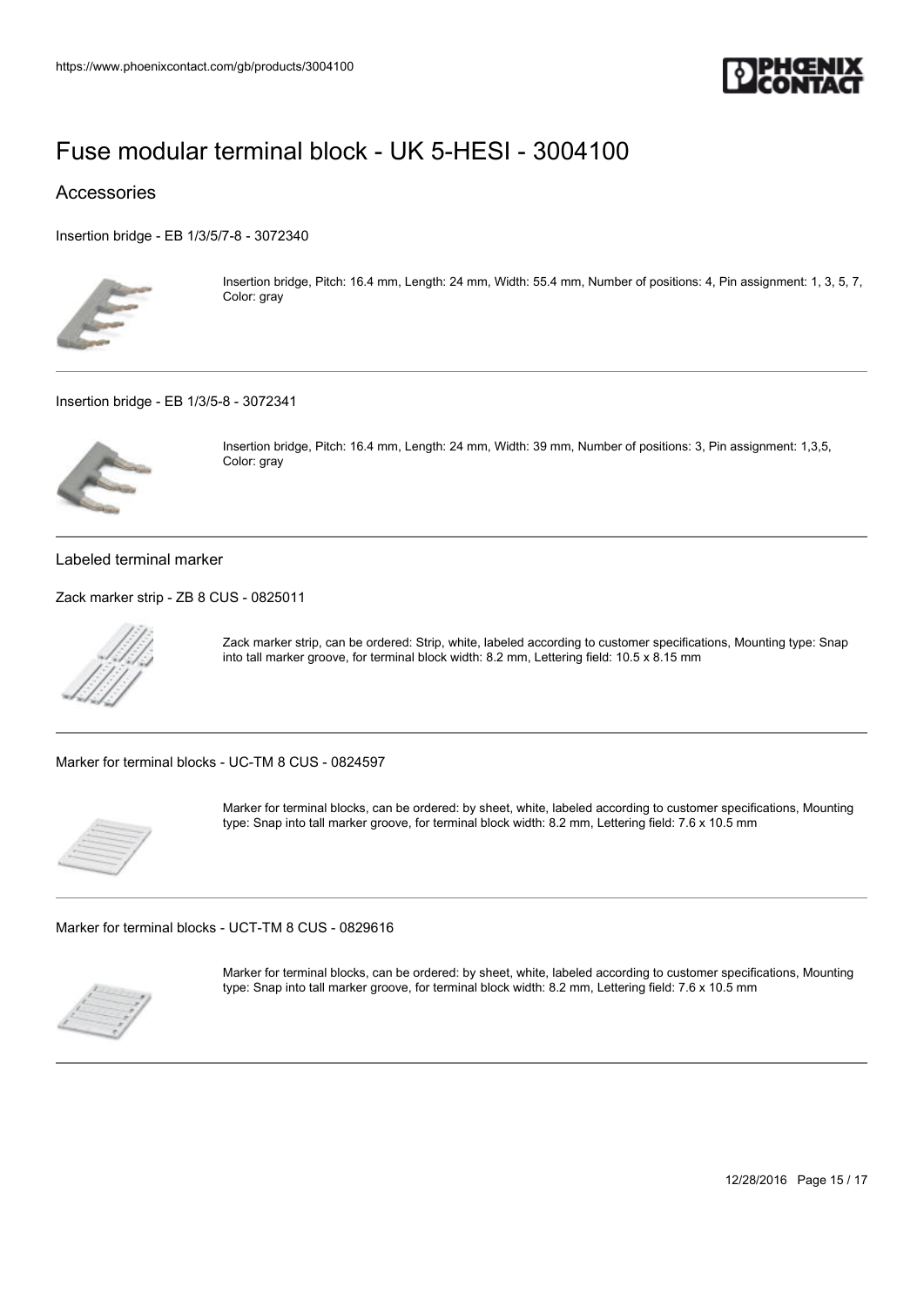

#### Accessories

[Zack marker strip - ZB 8,LGS:FORTL.ZAHLEN - 1052015](https://www.phoenixcontact.com/gb/products/1052015)



Zack marker strip, Strip, white, labeled, can be labeled with: Plotter, Printed horizontally: Consecutive numbers 1 - 10, 11 - 20, etc. up to 491 - 500, Mounting type: Snap into tall marker groove, for terminal block width: 8.2 mm, Lettering field: 10.5 x 8.15 mm

#### [Zack marker strip - ZB 8,QR:FORTL.ZAHLEN - 1052028](https://www.phoenixcontact.com/gb/products/1052028)



Zack marker strip, Strip, white, labeled, can be labeled with: Plotter, Printed vertically: Consecutive numbers 1 - 10, 11 - 20, etc. up to 91 - 100, Mounting type: Snap into tall marker groove, for terminal block width: 8.2 mm, Lettering field: 10.5 x 8.15 mm

[Marker for terminal blocks - ZB 8,LGS:L1-N,PE - 1052413](https://www.phoenixcontact.com/gb/products/1052413)



Marker for terminal blocks, Strip, white, labeled, can be labeled with: Plotter, Horizontal: L1, L2, L3, N, PE, L1, L2, L3, N, PE, Mounting type: Snap into tall marker groove, for terminal block width: 8.2 mm, Lettering field: 10.5 x 8.15 mm

#### Screwdriver tools

[Screwdriver - SZS 0,6X3,5 - 1205053](https://www.phoenixcontact.com/gb/products/1205053)



Actuation tool, for ST terminal blocks, insulated, also suitable for use as a bladed screwdriver, size: 0.6 x 3.5 x 100 mm, 2-component grip, with non-slip grip

Switching jumper

[Feed-through connector - DMET 5X20 - 3032075](https://www.phoenixcontact.com/gb/products/3032075)



Feed-through metal in the shape of a 5 x 20 mm glass tube fuse insert for use in fuse terminal blocks.

Terminal marking